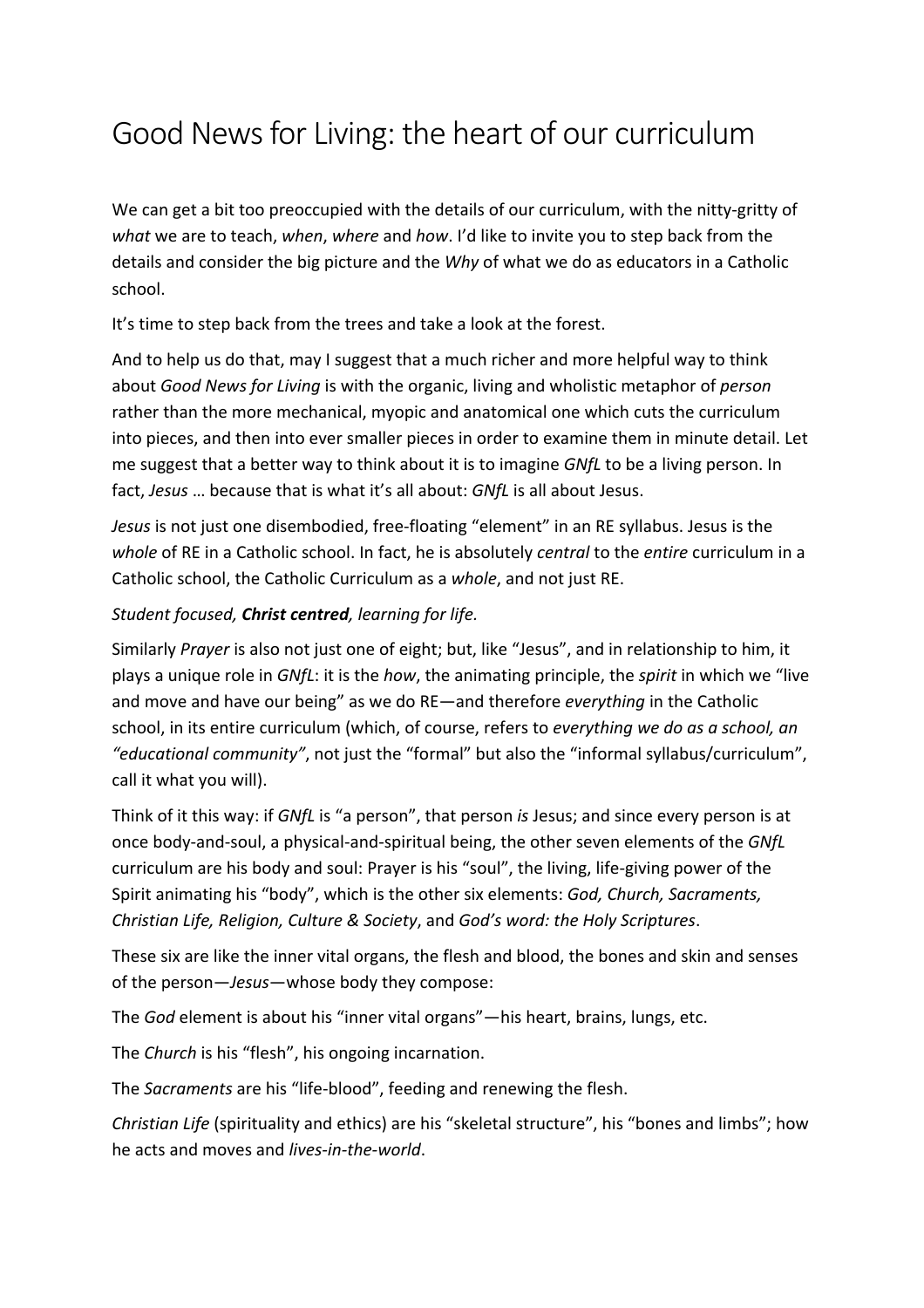*Religion, Culture & Society* are his "outer vital organs": the skin that holds the body together, the appendages and features that manifest him in the world.

And the *Scriptures* are his "senses"—and must be received through our senses, *all* the senses, the full human sensorium: at once spiritual and practical, personal and political, sacramental and mystical.

So, Jesus is the *person* of *GNfL*; prayer is the *life* of *GNfL*; and the rest of the *GNfL* elements are its *living body*. Cutting it up and separating out its various elements *kills it*. You don't have a living body then, you have a corpse. Or to put it another way: when RE feels dead in the classroom it may well be because it was anatomized in the lesson plan: if it didn't breathe prayer, it couldn't work together as one integrated and coordinated whole: it didn't *live* Christ.

How can we engage in this process as educators so that it can be a living and life-giving experience for our students? *By making sure that it is that first of all for us!* And the best way to do that is to always begin with Jesus as the "substance" of what we do in the classroom—the *who, what* and *why* of every lesson—in the context of prayerful encounter and personal relationship—the *how* of all that we do. So, start with asking what does Jesus reveal about God, Church, Sacrament, etc; and do it prayerfully. Ask him. Open your mind and heart to what he has to offer you—and through you, to your students—on whatever topic or element or task you will focus on in the classroom and the lesson. If you do that, you will then be doing what *GNfL* is for: you will be teaching in accord with the curriculum.

Think of it this way: there is, in every RE lesson, a clear line from Jesus to prayer through the particular element:



Jesus, in prayer, reveals God. All we *need* to know about God—and principally that "God is love", absolute, infinite, eternal self-giving love—is revealed in and by Jesus: he *is* that love in person. This is not just a piece of information, it is a lived experience, something we "know" in our own deepest self by prayer, by our participation in Jesus, by his Spirit praying within us beyond words, beyond images, concepts, feelings. Between Jesus and prayer, as it were, God is meaningful; which is why we've called this the "meaningful structure of *GNfL*":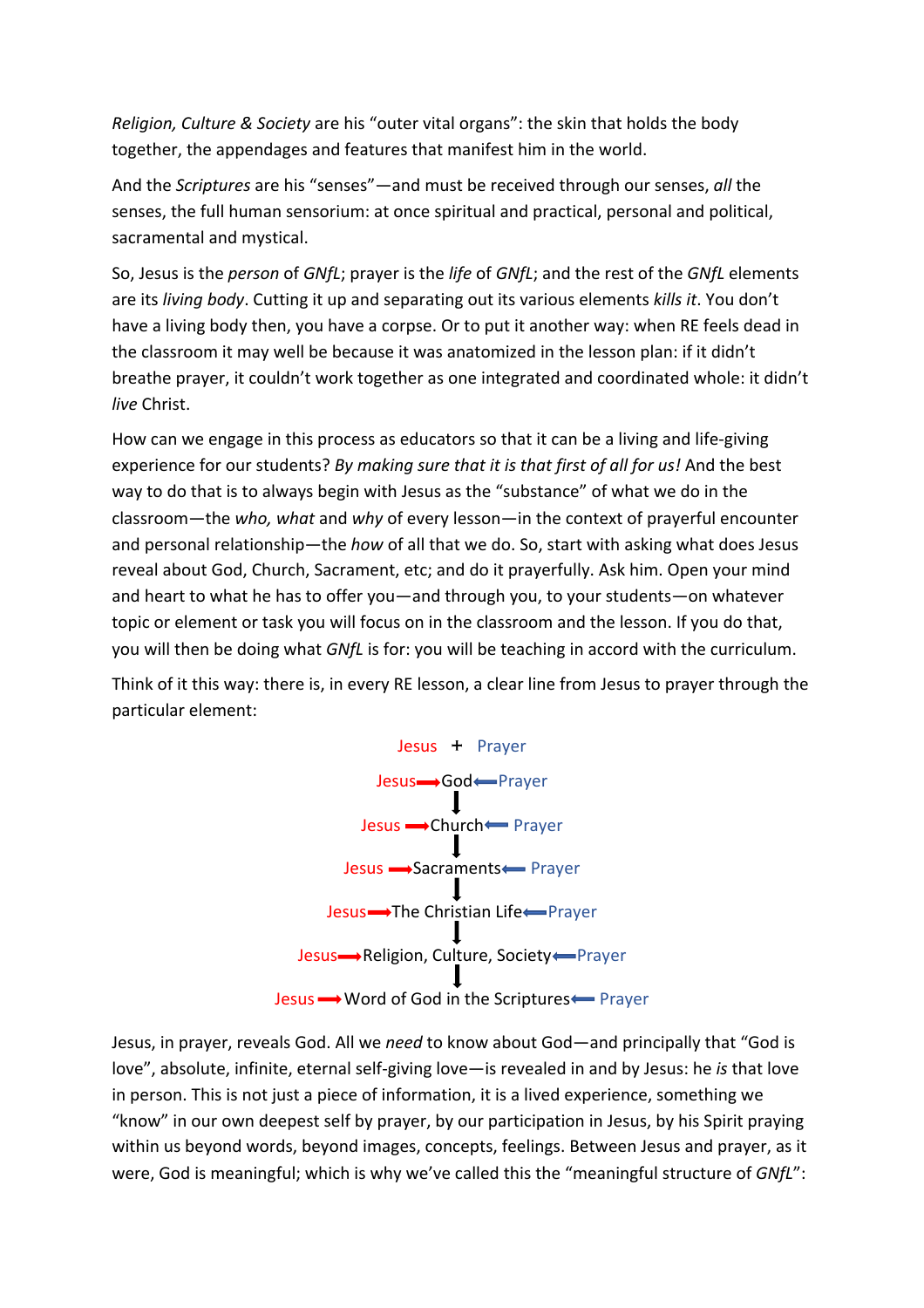it is structured in such a way that it enables us to discover the deeper meaning of God, Church, etc.

But not only is *GNfL* structured along this "horizontal line" of meaning, there is also a vertical line, a kind of "learning sequence" to the elements that runs from *God* to *Church*, from *Church* to *Sacraments*, *Sacraments* to *Christian Life*, *Christian Life* to *Religion, Culture & Society*, and, finally, *Religion, Culture & Society* to *Scripture*. In other words, when we have properly opened up the question of God in the light of Jesus and in the context of prayerful openness, we inevitably ask the question: so, who are we as church, as disciples of Jesus? What does Jesus reveal about the church as a community of people in (prayerful) relationship with him and through him to God?

Having opened up that question sufficiently well and deeply, we then ask the question of sacraments: for as Christ is the sacrament of God, and the church is a sacrament of Christ, what does Jesus reveal to us about the nature of the church's (seven) sacraments as (prayerful) encounters with God in Jesus?

Consequently, a sound theological appreciation of sacraments will raise the question of how to live these "mysteries" (an older and better word for "sacraments") at once *personally* and *concretely* in the world—the question of the Christian life (spirituality and ethics). What does living the Christian life have to do with Jesus and prayer? How do Jesus and prayer form, inform, and transform our spirit and our actions in the world as Christians?

With that question now open and operative in our thinking we can turn more directly to the world at large: to asking what Jesus reveals about the very nature and meaning of religion, culture and society; and ask that question in the context of a prayerful listening to the heart of the One whose world we are here considering: the world God so loved, He gave his onlybegotten Son in order to save (cf. John 3:16).

By the way, this is not the "soft option" (where we teach about the world's religions, like Buddhism or Aboriginal Spirituality, etc) for those who don't want to do *Religious* Education *religiously*—that is to say *theologically,* from a faith perspective. Just as we study science *scientifically* so we study religion *religiously*. It's called *Religious Education*, not "Study of Religion". In a state school religion should be studied in as non-committal and objective a way as it is possible to do so. There the approach should not be either exclusively religious or secularist (i.e. anti-religious), but inclusive of both, since the state includes both religious and secularist people. If, however, we were teaching in a *secularist* private school—one that openly declared that it was offering an anti-religious education (which it has every right to do in a liberal democratic society such as Australia) then we would approach some or all of the elements of *GNfL* in order to show how they are all very bad ideas and detrimental to the world. But we live and work within a *Catholic* school; and our approach in unambiguously, unapologetically and unequivocally *Christian*. And that includes how we teach about *Religion, Culture & Society*: we do it from a Catholic *theological, Christian faith perspective.* We ask the question: what does Jesus reveal about the nature and meaning of